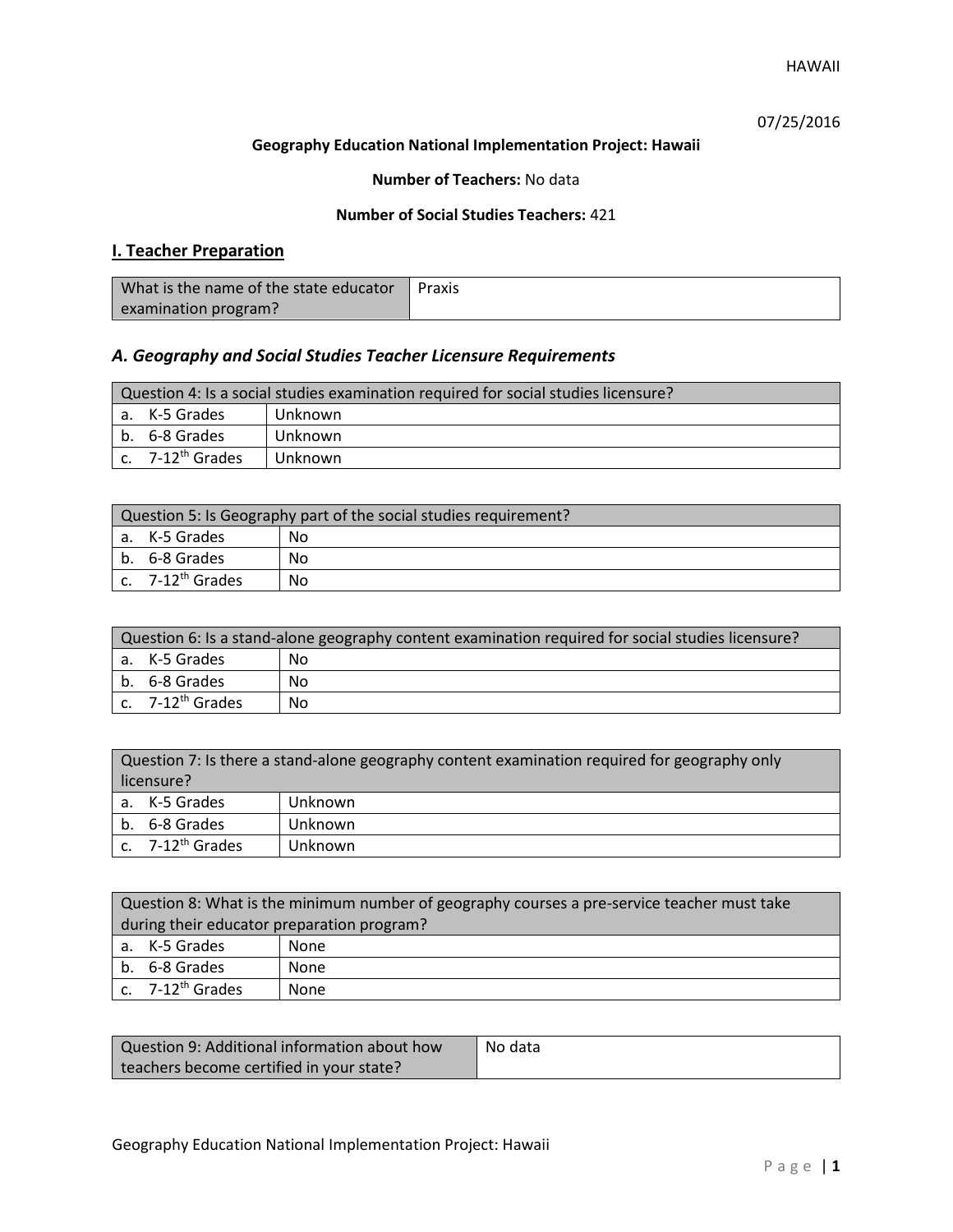# *B. Professional Development*

| Question 10: Can in service teachers receive<br>certification credit for professional<br>development courses or programs in<br>geography? | No data |
|-------------------------------------------------------------------------------------------------------------------------------------------|---------|
| Question 11: Does the state education agency<br>(SEA) provide professional development in<br>geography?                                   | No data |

# **II. Curriculum**

| Question 15: What is the name of the state<br>standards?              | <b>Hawaii Content and Performance Standards III</b> |
|-----------------------------------------------------------------------|-----------------------------------------------------|
| Question 16: How are the state standards<br>presented by grade level? | No data                                             |
| Question 17: When were the standards last<br>revised?                 | $7-10$ years                                        |
| Question 18: Are there plans for revision to<br>the state standards?  | Within 5 years                                      |
| Question 19: Is geography included in the<br>state standards?         | No data                                             |
| Question 20: How are the geography<br>standards organized?            | Geography standards are organized by strand         |
| Question 21: What framework and/or<br>documents were used?            | No data                                             |

# **Question 22: What general topics are included?**

No data

| Question 23: What is the total number of credit | 24 credit hours |
|-------------------------------------------------|-----------------|
| hours required for high school graduation?      |                 |
| Question 24: What is the total number of social | 4 credit hours  |
| studies credit hours required for high school   |                 |
| graduation?                                     |                 |
| Question 25: What is the total number of        | 9 credit hours  |
| geography credit hours required for high school |                 |
| graduation?                                     |                 |

| Question 26: What geography courses will students typically experience? |                              |         |
|-------------------------------------------------------------------------|------------------------------|---------|
|                                                                         | l a. K-5 Grades              | No data |
|                                                                         | b. 6-8 Grades                | No data |
|                                                                         | c. 7-12 <sup>th</sup> Grades | No data |